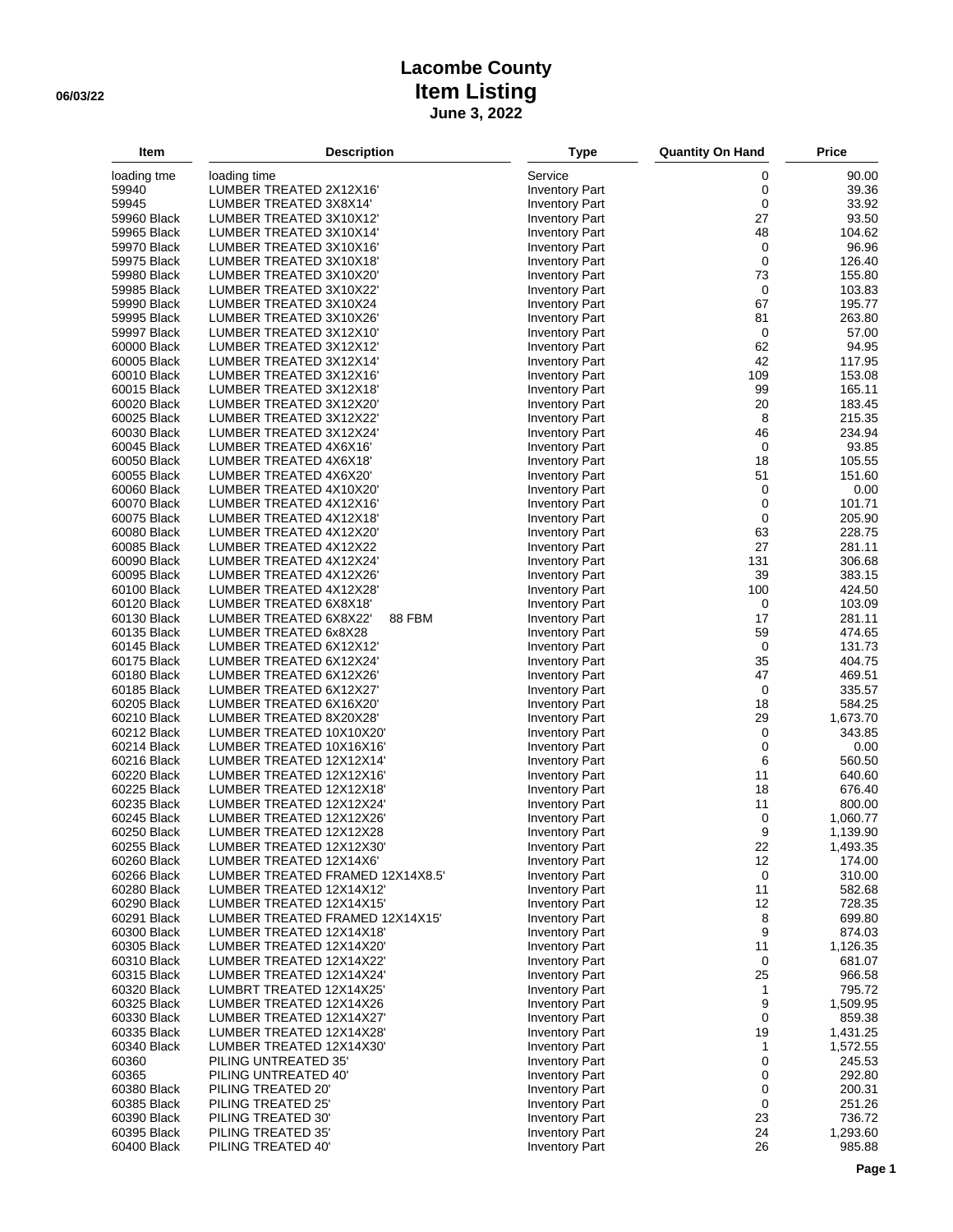## **Lacombe County 06/03/22 Item Listing June 3, 2022**

| Item           | <b>Description</b>                          | <b>Type</b>                                    | <b>Quantity On Hand</b> | <b>Price</b>     |
|----------------|---------------------------------------------|------------------------------------------------|-------------------------|------------------|
| 60405 Black    | PILING TREATED 45'                          | <b>Inventory Part</b>                          | 12                      | 449.57           |
| 60410 Black    | PILING TREATED 50'                          | <b>Inventory Part</b>                          | 98                      | 491.39           |
| 61845 Black    | LUMBER TREATED 6X8X8'                       | <b>Inventory Part</b>                          | 0                       | 42.70            |
| 74200 Green    | DECKING TREATED/CCA 2X12X20'                | <b>Inventory Part</b>                          | $\pmb{0}$               | 53.07            |
| 74210 Green    | DECKING TREATED/CCA 3X10X16'                | <b>Inventory Part</b>                          | 0                       | 53.07            |
| 74215          | DECKING TREATED/CCA 3X10X18'                | <b>Inventory Part</b>                          | 0                       | 79.96            |
| 74220 Green    | DECKING TREATED/CCA 3X10X20'                | <b>Inventory Part</b>                          | 0                       | 66.34            |
| 74225 Green    | DECKING TREATED/CCA 3X12X14'                | <b>Inventory Part</b>                          | $\mathbf 0$             | 136.71           |
| 74230 Green    | DECKING TREATED/CCA 3X12X16'                | <b>Inventory Part</b>                          | 821                     | 96.78            |
| 74235 Green    | DECKING TREATED/CCA 3X12X18'                | <b>Inventory Part</b>                          | 0                       | 95.94            |
| 74237 Green    | DECKING TREATED/CCA 3X12X20'                | <b>Inventory Part</b>                          | 260                     | 170.90           |
| 74240 Green    | LUMBER TREATED/CCA6x6x20                    | <b>Inventory Part</b>                          | 0                       | 98.98            |
| <b>MISC</b>    |                                             | <b>Inventory Part</b>                          | 0                       | 0.00             |
| neoprene 23    |                                             | <b>Inventory Part</b>                          | 3.32                    | 34.00            |
| neoprene 46    |                                             | <b>Inventory Part</b>                          | 0                       | 68.00            |
| <b>NPN</b>     |                                             | <b>Inventory Part</b>                          | $-2,912.75$             | 0.00             |
| P0042          | 6.1 M PRECAST G LHF                         | <b>Inventory Part</b>                          | 0                       | 200.00           |
| P0043          | 6.1 M PRECAST G LHF                         | <b>Inventory Part</b>                          | 1                       | 200.00           |
| P0044          | 6.1 M PRECAST G LHF                         | <b>Inventory Part</b>                          | 1<br>1                  | 200.00           |
| P0045<br>P0046 | 6.1 M PRECAST G LHF<br>6.1 M PRECAST G LHF  | <b>Inventory Part</b>                          | 1                       | 200.00<br>200.00 |
| P0049          | 6.1 M PRECAST G LHF                         | <b>Inventory Part</b><br><b>Inventory Part</b> | 1                       | 200.00           |
| P0090          | 7.6 M PRECAST VS                            | <b>Inventory Part</b>                          | $\mathbf 0$             | 200.00           |
| P0091          | 7.6 M PRECAST VS                            | <b>Inventory Part</b>                          | 0                       | 200.00           |
| P0166          | 11.6 M PRECAST "HC" CURB                    | <b>Inventory Part</b>                          | $\mathbf{1}$            | 200.00           |
| P0167          | 11.6 M PRECAST "HC" CURB                    | <b>Inventory Part</b>                          | 1                       | 200.00           |
| P0169          | 11.6 M PRECAST HC                           | <b>Inventory Part</b>                          | $\mathbf 0$             | 200.00           |
| P0170          | 11.6 M PRECAST HC                           | <b>Inventory Part</b>                          | 1                       | 200.00           |
| P0171          | 11.6 M PRECAST HC                           | <b>Inventory Part</b>                          | $\mathbf{1}$            | 200.00           |
| P0172          | 11.6 M PRECAST HC                           | <b>Inventory Part</b>                          | 1                       | 200.00           |
| P0173          | 11.6 M PRECAST HC                           | <b>Inventory Part</b>                          | 1                       | 200.00           |
| P0174          | 11.6 M PRECAST HC                           | <b>Inventory Part</b>                          | 1                       | 200.00           |
| P0175          | 11.6 M PRECAST HC                           | <b>Inventory Part</b>                          | 1                       | 200.00           |
| P0176          | 11.6 M PRECAST HC                           | <b>Inventory Part</b>                          | 1                       | 200.00           |
| P0248          | 6.1M PRECAST G                              | <b>Inventory Part</b>                          | 0                       | 200.00           |
| P0350          | 6.1 M PRECAST G LHF                         | <b>Inventory Part</b>                          | 1                       | 200.00           |
| P0351          | 6.1 M PRECAST G LHF                         | <b>Inventory Part</b>                          | 1                       | 200.00           |
| P0353<br>P0356 | 6.1 M PRECAST G LHF<br>6.1 M PRECAST G LHF  | <b>Inventory Part</b>                          | 1<br>1                  | 200.00<br>200.00 |
| P0357          | 6.1 M PRECAST G LHF                         | <b>Inventory Part</b><br><b>Inventory Part</b> | 1                       | 200.00           |
| P0358          | 6.1 M PRECAST G LHF                         | <b>Inventory Part</b>                          | 1                       | 200.00           |
| P0359          | 6.1 M PRECAST G LHF                         | <b>Inventory Part</b>                          | 1                       | 200.00           |
| P0360          | 6.1 M PRECAST G LHF                         | <b>Inventory Part</b>                          | 1                       | 200.00           |
| P0361          | 6.1 M PRECAST G LHF                         | <b>Inventory Part</b>                          | 1                       | 200.00           |
| P0362          | 6.1 M PRECAST G LHF                         | <b>Inventory Part</b>                          | 1                       | 200.00           |
| P0363          | 6.1 M PRECAST G LHF                         | <b>Inventory Part</b>                          | 1                       | 200.00           |
| P0364          | 6.1 M PRECAST HH LHF                        | <b>Inventory Part</b>                          | 1                       | 200.00           |
| P0365          | 6.1 M PRECAST HH LHF                        | <b>Inventory Part</b>                          | 1                       | 200.00           |
| P0366          | 6.1 M PRECAST HH LHF                        | <b>Inventory Part</b>                          | 1                       | 200.00           |
| P0367          | 6.1 M PRECAST HH LHF                        | <b>Inventory Part</b>                          | 1                       | 200.00           |
| P0508          | 6.1 M PRECAST HH RHF                        | <b>Inventory Part</b>                          | 1                       | 200.00           |
| P0509          | 6.1 M PRECAST HH RHF                        | <b>Inventory Part</b>                          | 1                       | 200.00           |
| P0510<br>P0511 | 6.1 M PRECAST G RHF<br>6.1 M PRECAST HH RHF | <b>Inventory Part</b><br><b>Inventory Part</b> | 1<br>1                  | 200.00           |
| P0512          | 6.1 M PRECAST HH RHF                        | <b>Inventory Part</b>                          | 1                       | 200.00<br>200.00 |
| P0513          | 6.1 M PRECAST HH RHF                        | <b>Inventory Part</b>                          | 1                       | 200.00           |
| P0514          | 6.1 M PRECAST HH RHF                        | <b>Inventory Part</b>                          | 1                       | 200.00           |
| P0550          | 6.1 M PRECAST HH LHF                        | <b>Inventory Part</b>                          | 1                       | 200.00           |
| P0551          | 6.1 M PRECAST HH LHF                        | <b>Inventory Part</b>                          | 1                       | 200.00           |
| P0552          | 6.1 M PRECAST HH LHF                        | <b>Inventory Part</b>                          | 1                       | 200.00           |
| P0553          | 6.1 M PRECAST HH LHF                        | <b>Inventory Part</b>                          | 1                       | 200.00           |
| P0554          | 6.1 M PRECAST HH LHF                        | <b>Inventory Part</b>                          | 1                       | 200.00           |
| P0555          | 6.1 M PRECAST HH LHF                        | <b>Inventory Part</b>                          | 1                       | 200.00           |
| P0556          | 6.1 M PRECAST HH LHF                        | <b>Inventory Part</b>                          | 1                       | 200.00           |
| P0557          | 6.1 M PRECAST HH LHF                        | <b>Inventory Part</b>                          | 1                       | 200.00           |
| P0558          | 6.1 M PRECAST HH LHF                        | <b>Inventory Part</b>                          | 1                       | 200.00           |
| P0559          | 6.1 M PRECAST HH LHF                        | <b>Inventory Part</b>                          | 1                       | 200.00           |
| P0560          | 6.1 M PRECAST HH LHF                        | <b>Inventory Part</b>                          | 1<br>1                  | 200.00           |
| P0561          | 6.1 M PRECAST HH LHF                        | <b>Inventory Part</b>                          |                         | 200.00           |